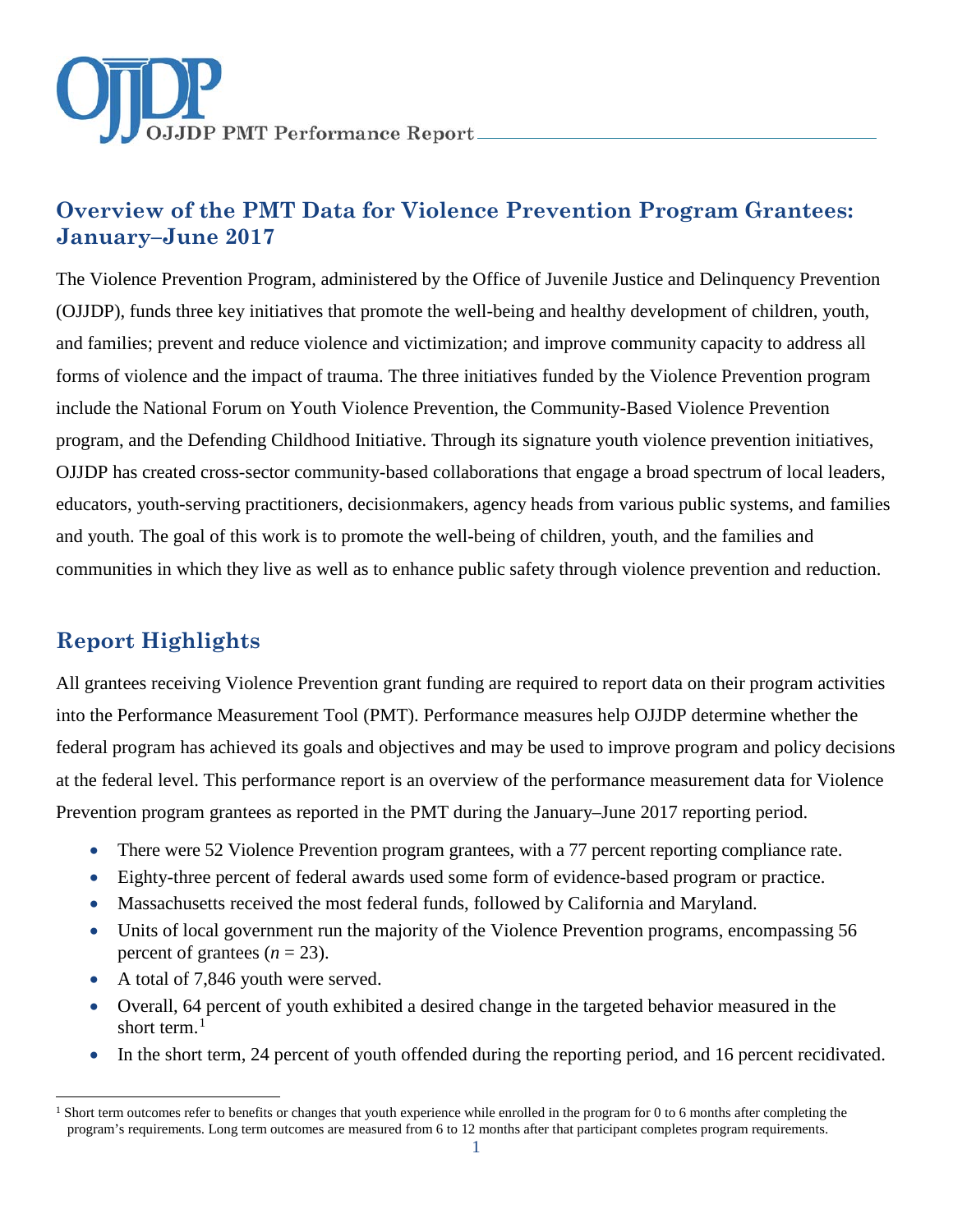## **1. Examination of Program Information**

Table 1, below, presents the reporting compliance rate of federal awards for the January–June 2017 reporting period. Grantees completed the PMT reporting requirements for 40 awards, for a reporting compliance rate of 77 percent. Eleven grantees did not begin data entry in the PMT and are excluded from analysis in the remainder of this report.

| <b>Report Status</b> | <b>Number of</b><br><b>Grantees</b> |
|----------------------|-------------------------------------|
| <b>Not Started</b>   | 11                                  |
| In Progress          |                                     |
| Complete             | 40                                  |
| Total                |                                     |

**Table 1. Status of Federal Awards Reporting Compliance: January–June 2017**

Table 2 and figure 1 display a comprehensive comparison of the state award amounts, with *N* representing the total number of grantees receiving federal awards. The amounts in table 2 represent the total funding each state received from OJJDP for the life of the award(s). Massachusetts and California had the most grantees, making up over one-quarter of total funding.

| <b>Grantee</b><br><b>State</b> | $\boldsymbol{N}$ | <b>Grant Amount</b> | <b>Grantee</b><br><b>State</b> | $\boldsymbol{N}$ | <b>Grant Amount</b> |
|--------------------------------|------------------|---------------------|--------------------------------|------------------|---------------------|
| MA                             | 5                | \$7,681,669         | <b>PA</b>                      | 1                | \$2,179,479         |
| CA                             | 5                | \$5,917,816         | <b>MT</b>                      | 2                | \$1,540,277         |
| <b>MD</b>                      | 3                | \$5,007,174         | <b>WA</b>                      | 3                | \$1,174,561         |
| <b>NY</b>                      | 3                | \$4,712,898         | IL.                            | 1                | \$1,000,000         |
| <b>ME</b>                      | 2                | \$3,222,260         | IN                             | 1                | \$1,000,000         |
| <b>OH</b>                      | 1                | \$3,222,260         | <b>VA</b>                      | 1                | \$940,316           |
| <b>TN</b>                      | 1                | \$3,222,260         | WI                             | 1                | \$750,000           |
| LA                             | $\mathbf{1}$     | \$3,028,224         | <b>KY</b>                      | 2                | \$561,534           |
| OR.                            | 2                | \$2,722,261         | <b>NC</b>                      | 1                | \$327,825           |
| <b>NJ</b>                      | 3                | \$2,349,145         | <b>CO</b>                      | 1                | \$216,987           |
| MI                             | 1                | \$2,182,000         |                                |                  |                     |

**Table 2. Total Federal Award Amount by State (Dollars): January–June 2017**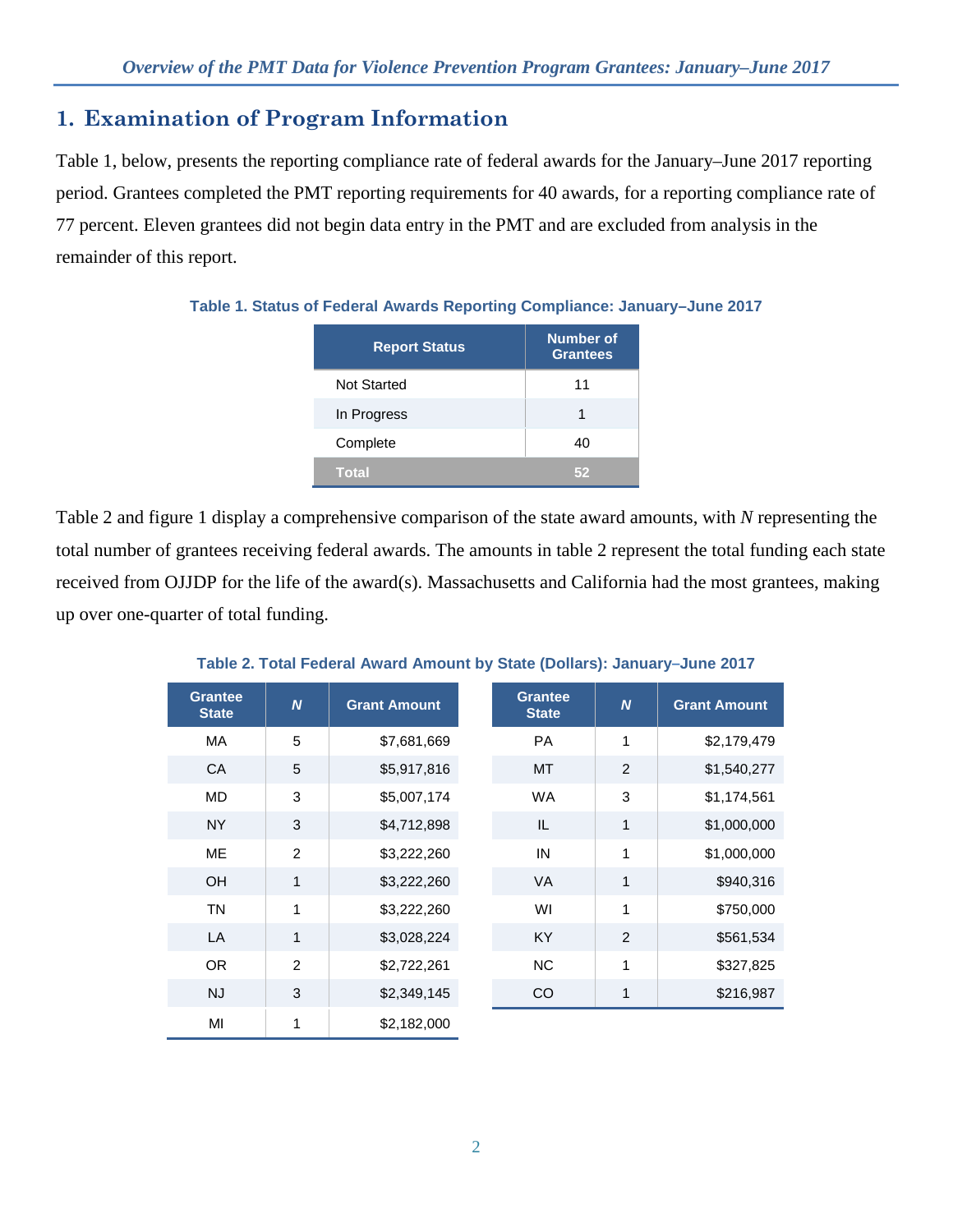

**Figure 1. Grant Amounts by State: January–June 2017**

Table 3 presents the aggregate demographic data for the January–June 2017 reporting period and the number of grantees expected to serve each population per federal grant. Targeted services include services or approaches specifically designed to meet the needs of the population (e.g., gender-specific, culturally based, or developmentally appropriate services). Grantees are only required to report target population information once in the PMT, but they may update their target population if needed to best fit their program during the life of the award.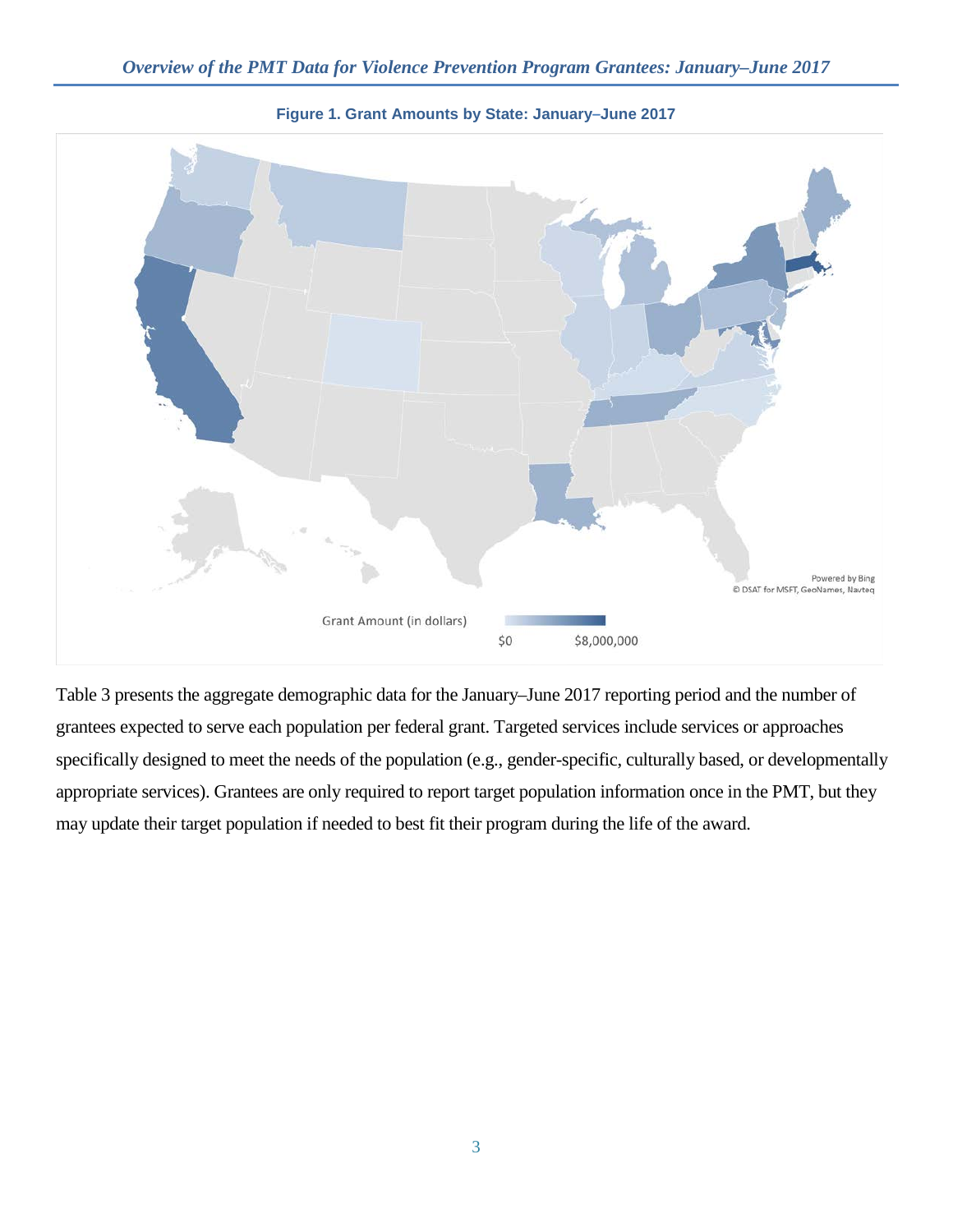| <b>Population</b>                             | N              | <b>Percentage</b> |
|-----------------------------------------------|----------------|-------------------|
| <b>Race/Ethnicity</b>                         |                |                   |
| American Indian/Alaska<br><b>Native</b>       | $\overline{7}$ | 17%               |
| Asian                                         | 8              | 20%               |
| Black/African American                        | 26             | 63%               |
| Hispanic or Latino<br>(of any race)           | 19             | 46%               |
| Native Hawaiian and other<br>Pacific Islander | 6              | 15%               |
| Other Race                                    | 13             | 32%               |
| White/Caucasian/Non-Latino                    | 17             | 41%               |
| Youth population<br>not served directly       | 14             | 34%               |
| Gender                                        |                |                   |
| Male                                          | 28             | 68%               |
| Female                                        | 24             | 59%               |
| Youth population<br>not served directly       | 13             | 32%               |
| Age                                           |                |                   |
| $0 - 10$                                      | 9              | 22%               |
| $11 - 18$                                     | 25             | 61%               |
| Over 18                                       | 21             | 51%               |
| Youth population<br>not served directly       | 14             | 34%               |

|  | Table 3. Number of Grantees Serving Target Population: January-June 2017 |
|--|--------------------------------------------------------------------------|
|--|--------------------------------------------------------------------------|

| <b>Population</b>                               | $\mathbf N$ | <b>Percentage</b> |
|-------------------------------------------------|-------------|-------------------|
| <b>Justice System Status</b>                    |             |                   |
| <b>At-Risk Population</b><br>(No Prior Offense) | 19          | 46%               |
| <b>First Time Offenders</b>                     | 18          | 44%               |
| <b>Repeat Offenders</b>                         | 14          | 34%               |
| Sex Offenders                                   | 1           | 2%                |
| <b>Status Offenders</b>                         | 8           | 20%               |
| <b>Violent Offenders</b>                        | 17          | 41%               |
| Youth population<br>not served directly         | 16          | 39%               |
| <b>Geographic Area</b>                          |             |                   |
| Rural                                           | 3           | 7%                |
| Suburban                                        | 7           | 17%               |
| Tribal                                          | 1           | 2%                |
| Urban                                           | 26          | 63%               |
| Youth population not served<br>directly         | 13          | 32%               |
| <b>Other</b>                                    |             |                   |
| <b>Mental Health</b>                            | 18          | 44%               |
| Substance Abuse                                 | 13          | 32%               |
| Truant/Dropout                                  | 15          | 37%               |

The activities funded by the Violence Prevention Initiative grant programs are organized into three program categories: direct service prevention, direct service intervention, and system improvement. Direct service prevention programs are designed to target youths who have not yet become involved in violence or encountered specific risk factors for violence, whereas direct service intervention programs or services are designed to remediate delinquent behavior and alter the course of youth who are at risk of becoming further involved in the juvenile justice system. System improvement focuses on enhancing or improving existing juvenile justice system approaches and services intended to prevent youth violence. Grantees are asked to select the program categories that correspond to their program activities. Table 4, below, shows the frequency of program area selections for operational federal awards. During the January–June 2017 reporting period, grantees selected the system improvement program area most often, followed by the direct service intervention, and then direct service prevention program areas.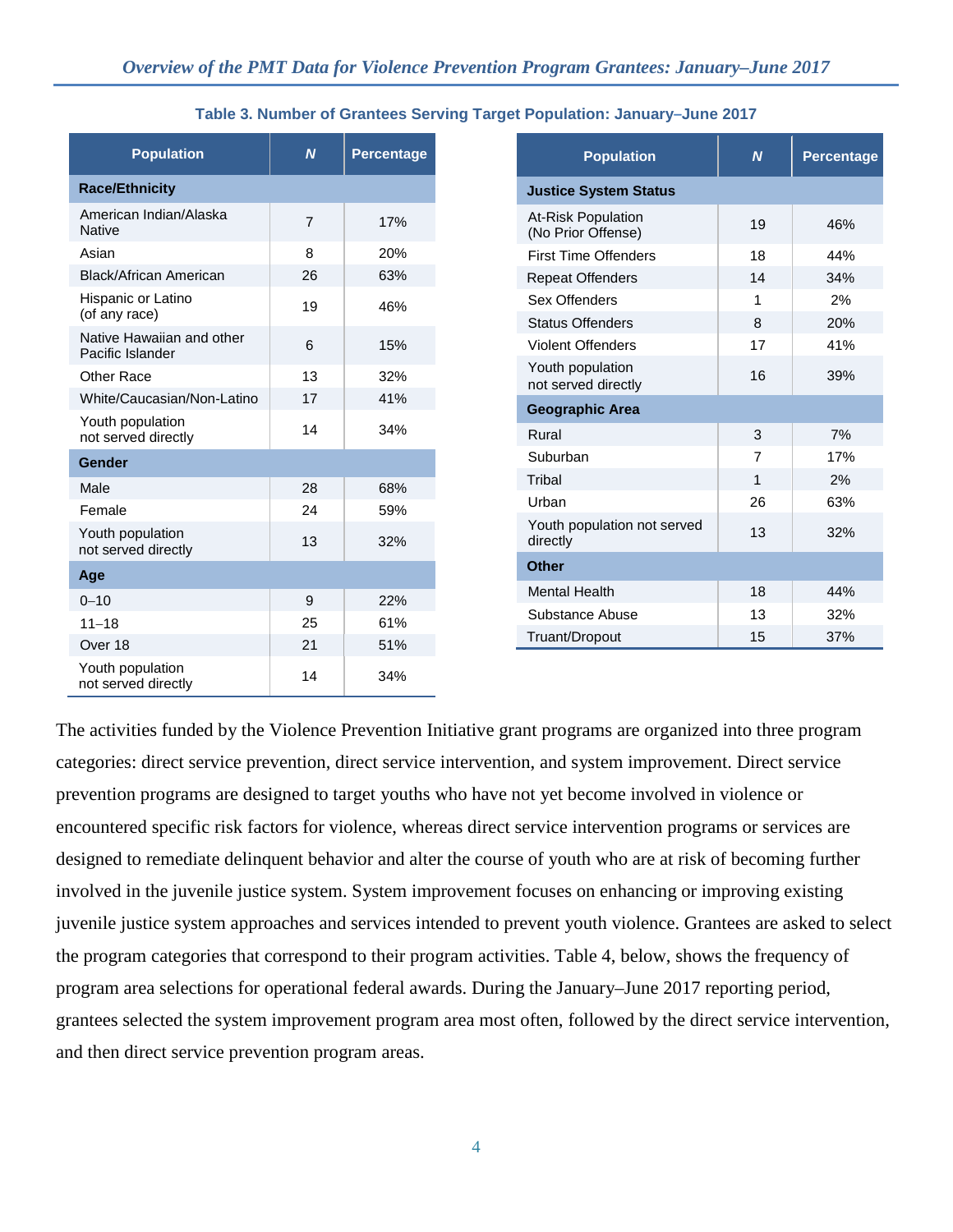| <b>Program Area</b>         | <b>Number of Grantees</b> |
|-----------------------------|---------------------------|
| Direct Service Prevention   | 20                        |
| Direct Service Intervention | つつ                        |
| System Improvement          | 23                        |

### **Table 4. Frequency of Program Area Selections: January–June 2017**

# **Implementing Organization Type**

Figure 2 shows the different types of organizations that implemented a program using Violence Prevention grant funding throughout this reporting period. Units of local government implemented the majority of programs (56 percent; *n* = 23). Non-profit Community-based Organizations and Police/other Local Law Enforcement were the second most common organizations to implement programs with Violence Prevention grant funding.

**Figure 2. Implementing Organizations by Type and Number of Awards: January–June 2017**



# **Evidence-Based Programming**

OJJDP encourages grantees to use evidence-based practices in their programs. Evidence-based programs and practices include program models that have been shown, through rigorous evaluation and replication, to be effective at preventing or reducing juvenile delinquency or related risk factors. To understand how grantees are prioritizing evidence-based programs, grantees are asked to report whether or not their programs are evidencebased. [2](#page-4-0) During the January–June 2017 reporting period, 83 percent of the federal awards used federal funds to implement an evidence-based program or practice (figure 3).

<span id="page-4-0"></span> $\overline{a}$ <sup>2</sup> Grantees are asked, "Is the federal award used to implement an evidence-based program or practice?" This question is only reported once in the PMT, and it is reflective of the grant program for the life of the award.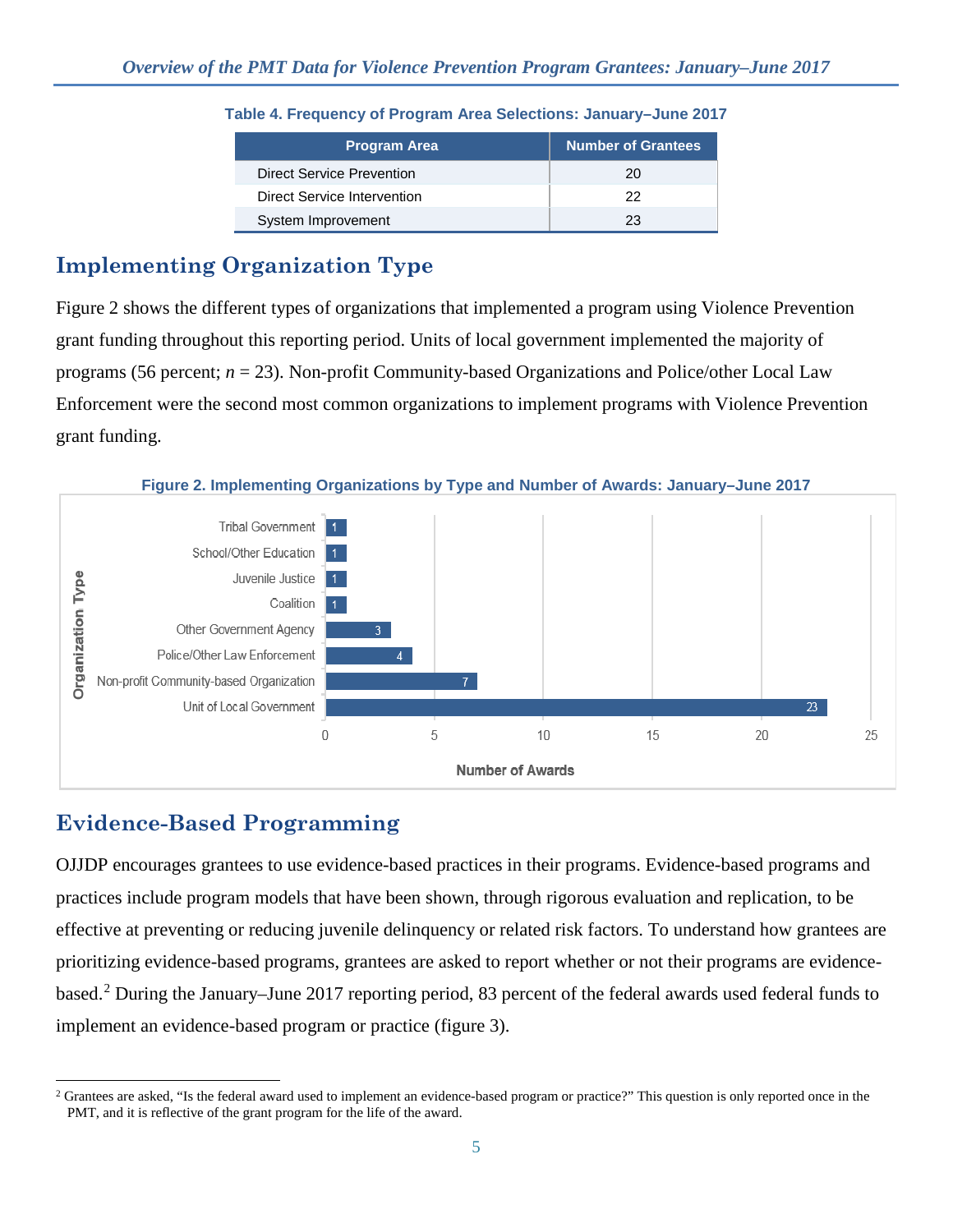

#### **Figure 3. Federal Funding for Evidence-Based Programs and/or Practices: January–June 2017**

## **2. Analysis of Program Performance Measures**

### *Youth Served*

Grantees are also asked to report on the number of youth they have served during a reporting period. During the January–June 2017 reporting period, a total of 7,846 youth were served by the Violence Prevention Grant program. As shown in figure 4, of the total number of youth served, 20 percent  $(n = 1,534)$  were receiving services for the first time. Ninety-five percent of program youth were served using an evidence-based model or program.<sup>[3](#page-5-0)</sup>





### *Targeted Behaviors*

 $\overline{a}$ 

Programs using grant funds to provide direct services to youth were required to measure program youths' performance and track data for certain target behaviors. A target behavior is one that a grantee has chosen to track for youth served by a particular program; it measures a "positive" change in a behavior such as school attendance, antisocial behavior, and community involvement. This section presents an analysis of the number of youth who demonstrated a positive change in a targeted behavior during the reporting period. Table 5, below, lists short term outcome percentages for the specified target behaviors., Target behaviors that did not have any reported data were excluded from the analysis. On average, 64 percent of youth receiving services exhibited a desired change in the targeted behavior measured in the short term. Family relationships had the greatest

<span id="page-5-0"></span> $3$  Grantees reported 6,873 youth served using an evidence-based model or program out of 7,198 total youth served during the reporting period. This number for total youth served is inconsistent with the count of new admissions and youth carried over as it is reported separately.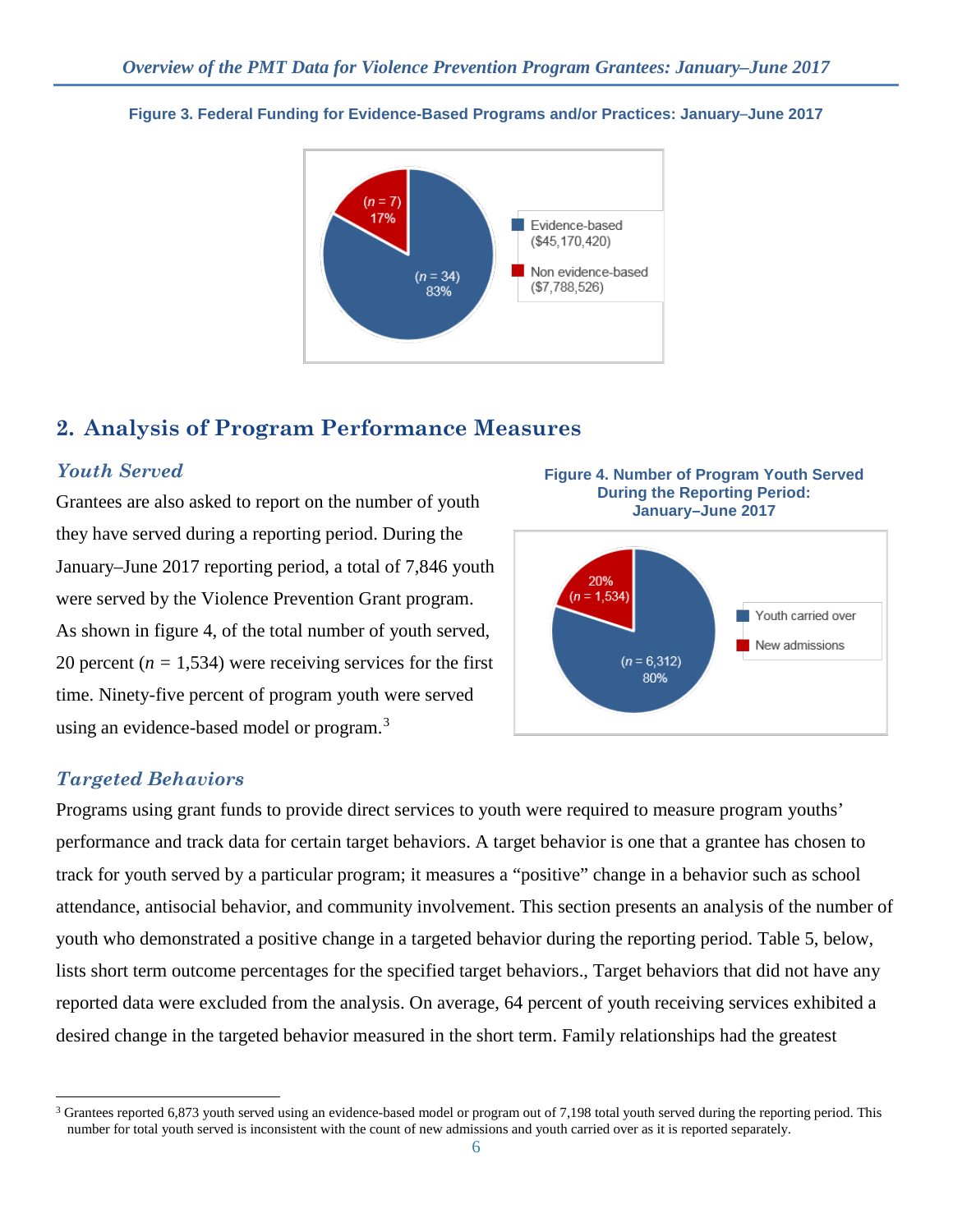improvement during the reporting period, with 100 percent of youth demonstrating a positive change. Grantees are also asked to report on performance measures over the long term (6–12 months following departure from the program). Due to the nature of the programs enacted by the grantees, it is difficult to maintain contact with all youth served over long periods of time, and many grantees are unable to report on long term measures. Therefore, long term performance data on target behaviors are not included.

| <b>Target Behavior</b>      | <b>Youth with Noted</b><br><b>Behavioral Change</b> | <b>Youth Receiving Services</b><br>for Target Behavior | <b>Percentage of Youth with</b><br><b>Noted Behavioral Change</b> |
|-----------------------------|-----------------------------------------------------|--------------------------------------------------------|-------------------------------------------------------------------|
| <b>Family Relationships</b> | 177                                                 | 177                                                    | 100%                                                              |
| Gang Resistance/Involvement | 327                                                 | 415                                                    | 79%                                                               |
| School Attendance           | 2,205                                               | 3,260                                                  | 68%                                                               |
| Job Skills                  | 44                                                  | 71                                                     | 62%                                                               |
| <b>Employment Status</b>    | 54                                                  | 92                                                     | 59%                                                               |
| Gun-related Behavior Change | 89                                                  | 153                                                    | 58%                                                               |
| Antisocial Behavior         | 208                                                 | 396                                                    | 53%                                                               |
| Change in Knowledge         | 114                                                 | 231                                                    | 49%                                                               |
| Community Involvement       | 31                                                  | 116                                                    | 27%                                                               |
| Social Competence           | 70                                                  | 268                                                    | 26%                                                               |
| <b>Total</b>                | 3.356                                               | 5,142                                                  | 64%                                                               |

#### **Table 5. Short Term Performance Data on Target Behaviors: January**−**June 2017**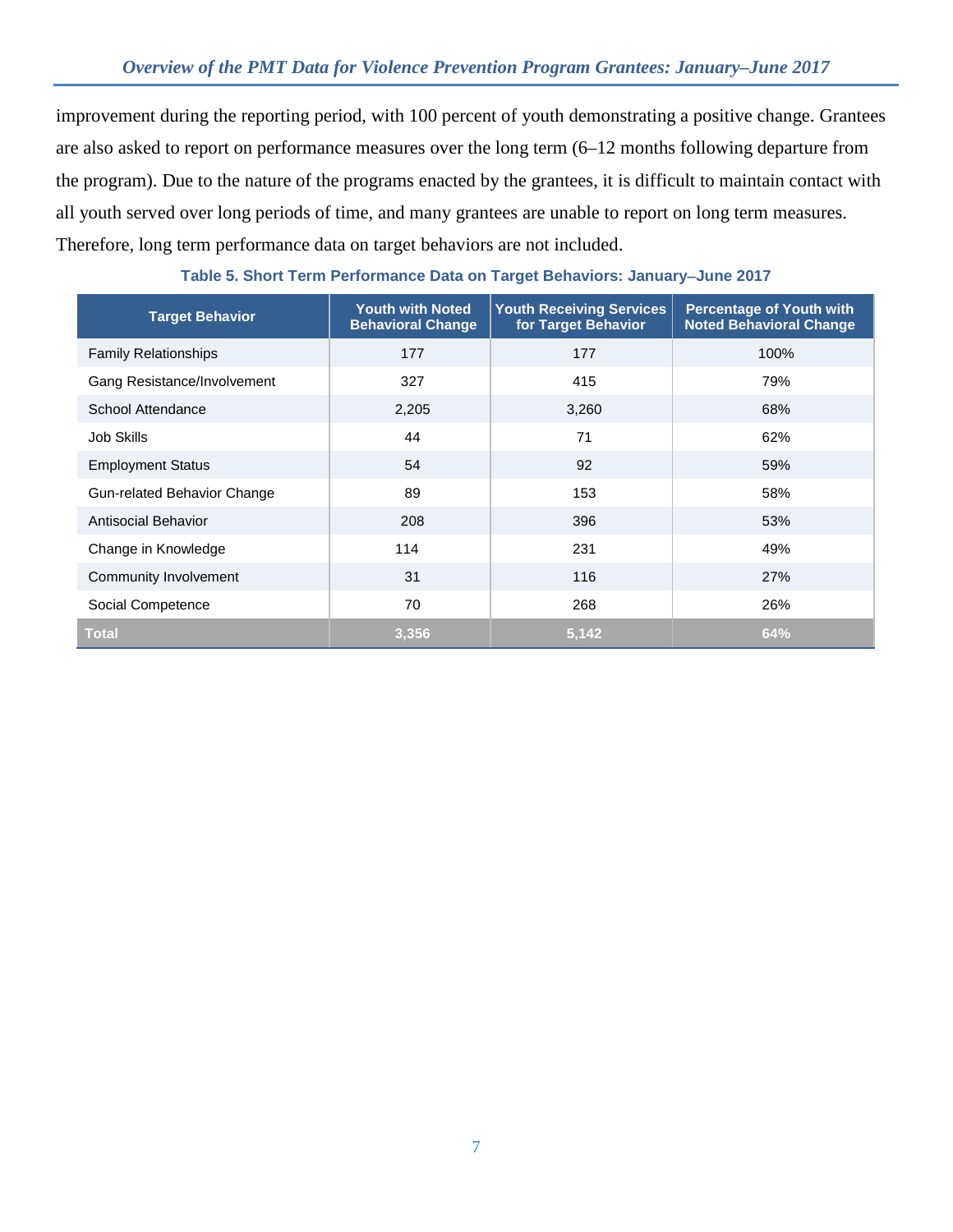## *Program Youth Offenses*

Data are collected to track the offending behaviors of program youth. These youth are currently being served by programs that receive funding from a Violence Prevention grant and were arrested for or committed a delinquent offense during the reporting period. Figures on program youth who were committed to a juvenile facility or sentenced to an adult prison during the reporting period were collected (table 6). Specific data were collected to measure the number of gun-related offending behaviors of program youth, presented in table 7.

### **Table 6. Short Term Offending Data: January–June 2017**

| <b>Performance Measure</b>                                                                                           | <b>Number of Program Youth by</b><br><b>Performance Measure</b> |
|----------------------------------------------------------------------------------------------------------------------|-----------------------------------------------------------------|
| Number of program youth tracked during the reporting period                                                          | 1.088                                                           |
| Of youth tracked, the number of program youth who had an arrest or delinquent<br>offense during the reporting period | 265                                                             |
| Number of program youth who were committed to a juvenile facility during the<br>reporting period                     | 53                                                              |
| Number of program youth who were sentenced to adult prison during the reporting<br>period                            | 34                                                              |
| Number of youth who received another sentence during the reporting period                                            | 52                                                              |
| Percentage of program youth who offend                                                                               | $(265/1,088)$ 24%                                               |

#### **Table 7. Short Term Gun-Related Offending Data: January–June 2017**

| Performance Measure                                                                                                                        | Number of Program Youth by<br><b>Performance Measure</b> |
|--------------------------------------------------------------------------------------------------------------------------------------------|----------------------------------------------------------|
| Number of program youth tracked during the reporting period                                                                                | 1.006                                                    |
| Of youth tracked, the number of program youth who had a violent gun-related arrest or<br>delinquent offense during the reporting period    | 25                                                       |
| Of youth tracked, the number of program youth who had a nonviolent gun-related arrest<br>or delinquent offense during the reporting period | 73                                                       |
| Percentage of program youth with a gun-related offense during the reporting<br>period                                                      | (98/1,006) <b>10%</b>                                    |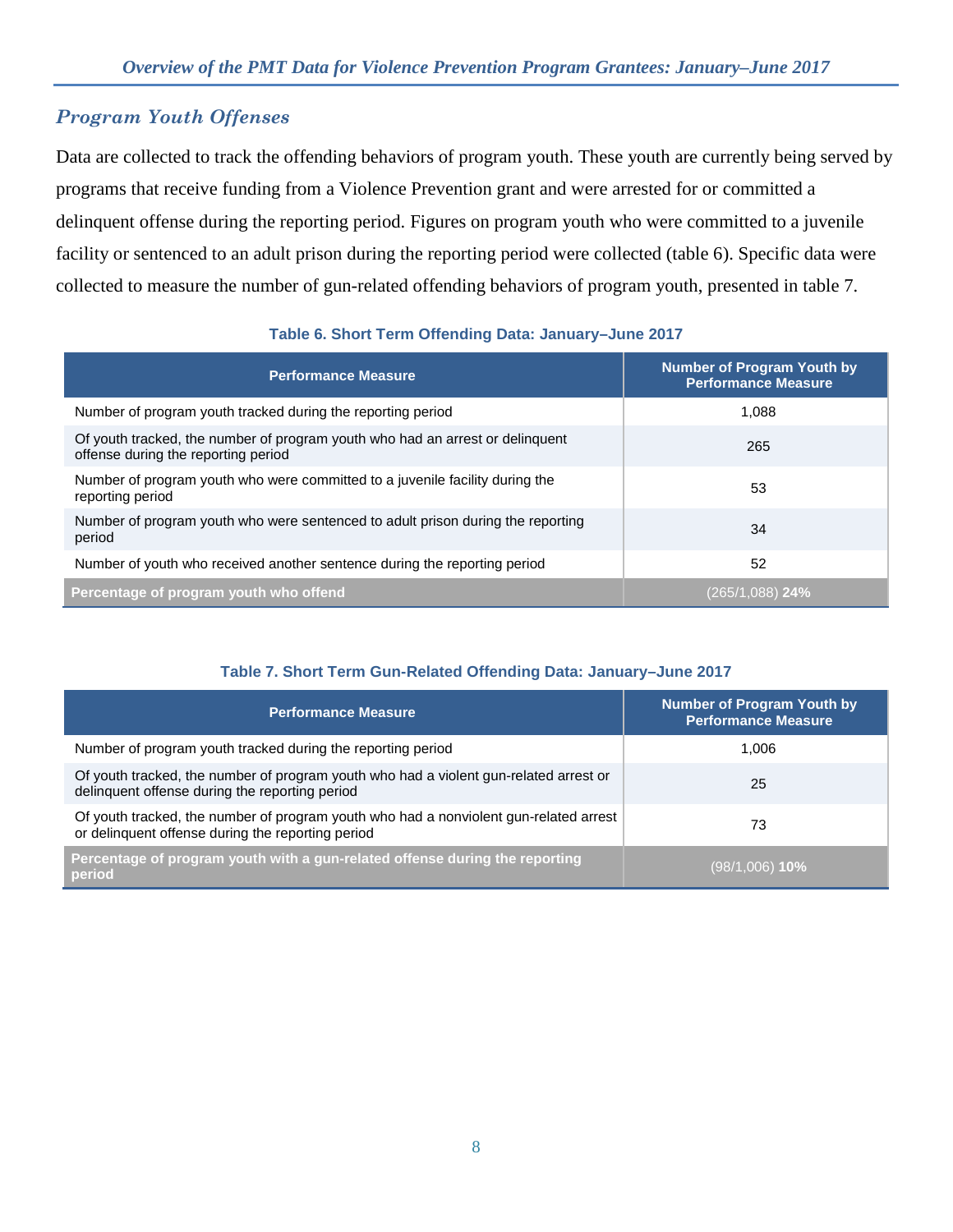## *Program Youth Recidivism*

Grantees are also required to report on recidivism measures that track reoffending outcomes for youth served by the program. These youth are typically served in intervention programs that have a goal of preventing subsequent offenses.

Sixteen percent of the youth who were tracked during the reporting period reoffended while in the program (table 8). Youth who reoffended with a gun-related offense were tracked separately (table 9); 12 percent of youth who were tracked reoffended with a gun-related offense.

| <b>Performance Measure</b>                                                           | <b>Number of Program Youth by</b><br><b>Performance Measure</b> |
|--------------------------------------------------------------------------------------|-----------------------------------------------------------------|
| Number of program youth tracked                                                      | 1,034                                                           |
| Of those tracked, number of program youth who had a new arrest or delinguent offense | 165                                                             |
| Number of program youth who were recommitted to juvenile facility                    | 48                                                              |
| Number of program youth who were sentenced to an adult prison                        | 26                                                              |
| Number of program youth who received another sentence                                | 71                                                              |
| Percentage of program youth who reoffend (recidivism)                                | (165/1,034) <b>16%</b>                                          |

### **Table 8. Short Term Reoffending Data: January–June 2017**

### **Table 9. Short Term Gun-Related Reoffending Data: January–June 2017**

| <b>Performance Measure</b>                                                                                                                 | <b>Number of Program Youth by</b><br><b>Performance Measure</b> |
|--------------------------------------------------------------------------------------------------------------------------------------------|-----------------------------------------------------------------|
| Number of program youth tracked during the reporting period                                                                                | 936                                                             |
| Of youth tracked, number of program youth who had a new violent gun-related arrest or<br>delinquent offense during the reporting period    | 56                                                              |
| Of youth tracked, number of program youth who had a new nonviolent gun-related<br>arrest or delinguent offense during the reporting period | 56                                                              |
| Percent of program youth with a gun-related re-offense                                                                                     | (112/936) <b>12%</b>                                            |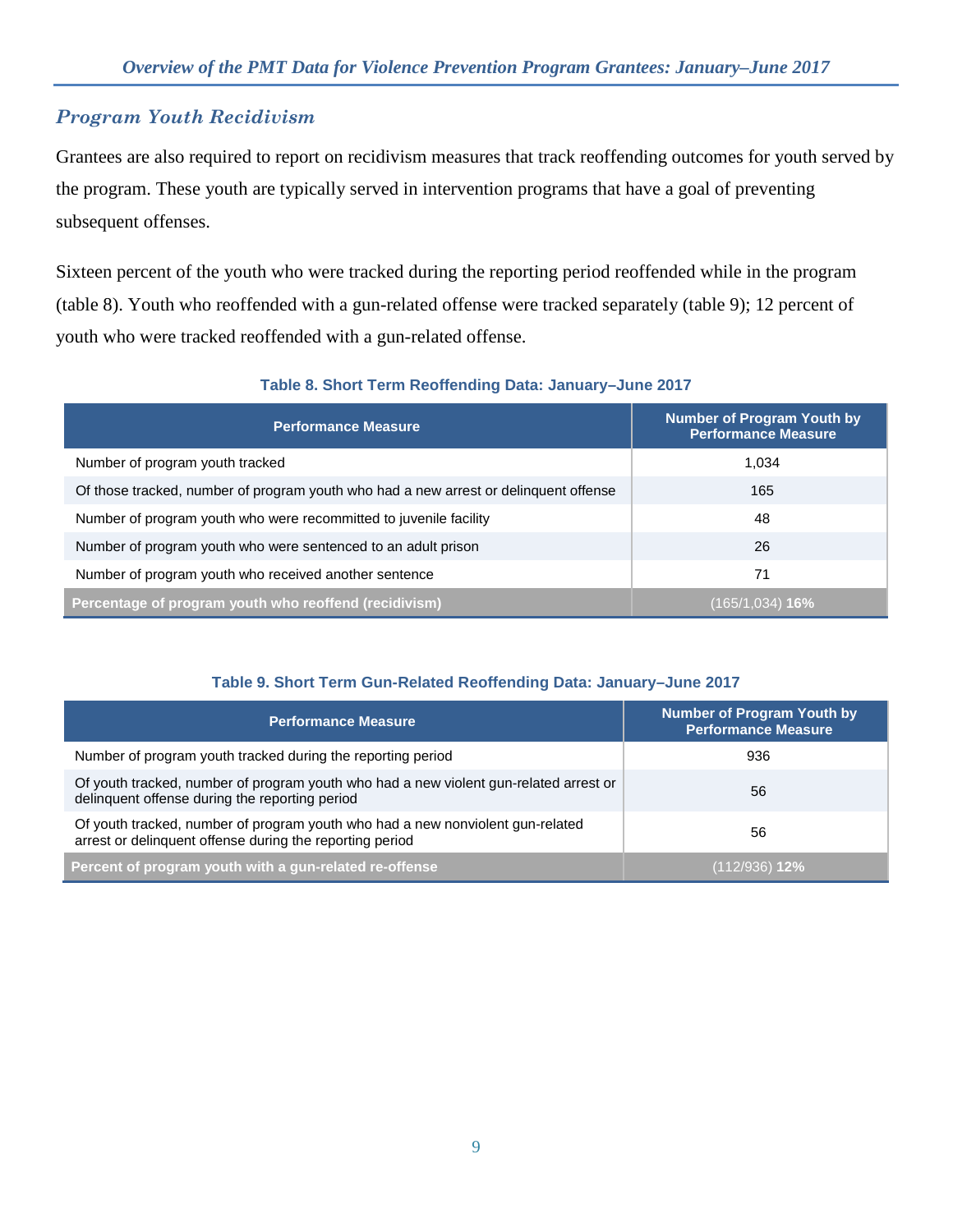## *System Improvement Programs*

System Improvement programs can include training, increasing resources or enacting policy changes to enhance existing justice system approaches and services to prevent youth violence and to promote systems and policy change in addressing youth violence at the national, state and local levels. Table 10 includes the number of stakeholders collaborating for violence prevention efforts, the number of policies or procedures created and the number of program participants trained on violence prevention. Sixty-three percent of the participants trained under violence prevention programs reported an increase in knowledge, skills, or abilities in at least one of the following areas: risk, resiliency, and protective factors; trauma and its impact on children, youth, and families; adolescent development principles and how to apply them; strategies for violence prevention; and other areas. Training participants may take a pre- or post-training evaluation to assess improvement in knowledge for a particular program.

### **Table 10. Performance Indicators for System Improvement Programs: January–June 2017**

| <b>Performance Measure</b>                                                                                                                         | <b>Number of Program Youth by</b><br><b>Performance Measure</b> |
|----------------------------------------------------------------------------------------------------------------------------------------------------|-----------------------------------------------------------------|
| Number of additional stakeholders (e.g., government agencies, community groups, task<br>forces, coalitions) joining in violence prevention efforts | 1,151                                                           |
| Number of memorandums of understanding (MOUs) developed                                                                                            | 23                                                              |
| Number of agency policies or procedures either created, amended, or rescinded                                                                      | 22                                                              |
| Number of earned media coverage episodes or events related to violence prevention                                                                  | 84                                                              |
| Number of program participants who received formal training related to violence prevention                                                         | 5,391                                                           |
| Percentage of trained program participants who reports an increase in knowledge, skills, or<br>abilities related to violence prevention            | $3,059/4,859$ (63%)                                             |

Figure 5 outlines the types of trainings conducted. The most common type of training conducted is on trauma and its impact on children, youth, and families  $(n = 17)$ . Other types of reported trainings included elder abuse training, domestic violence advocacy, restorative practices in classrooms, and youth–police dialog.



### **Figure 5. Types of Trainings Conducted: January–June 2017**